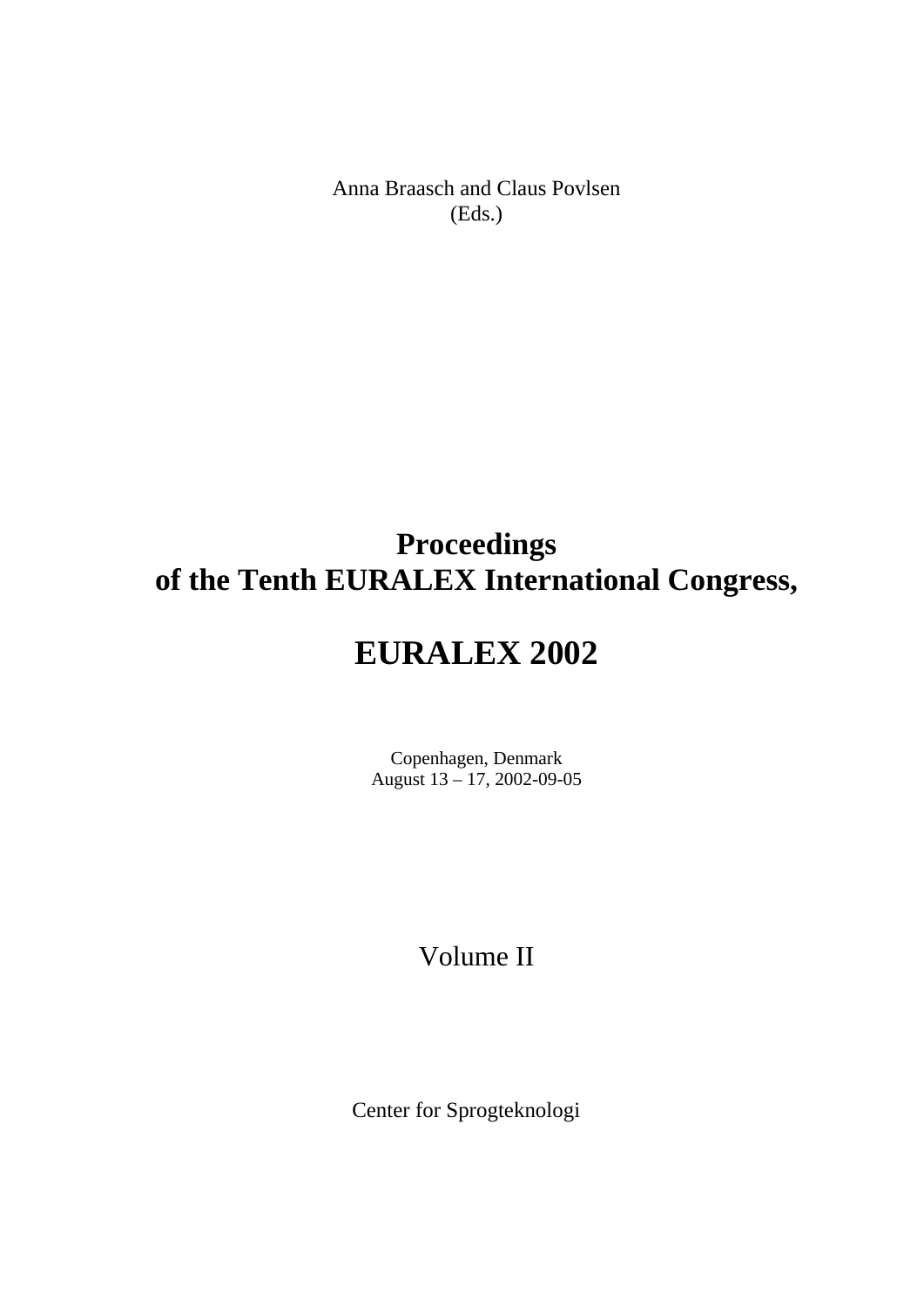Copyright © 2002

## **ISBN 87-90708-09-1**

Printed in Denmark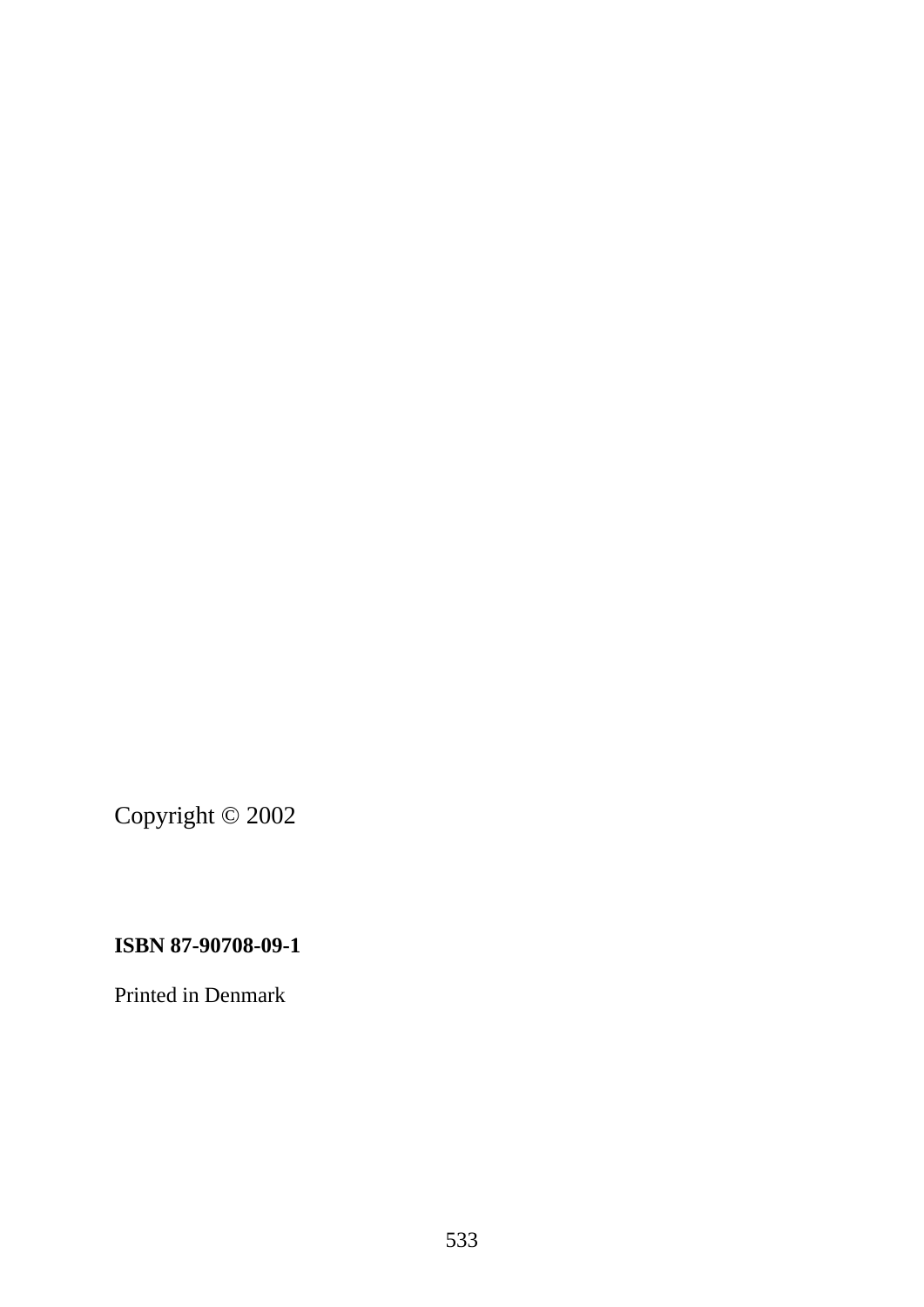## **Cohesion in Phraseology**

## **Anita NACISCIONE**

Latvian Academy of Culture Riga, Latvia naciscione@parks.lv

#### **Abstract**

This paper explores cohesion as one of the basic theoretical concepts in phraseology alongside with stability and figurativeness. Cohesion of the base form derives from phraseological meaning and the organization of the unit. When used in discourse, the intrinsic properties of the phraseological unit contribute to text formation. Cohesion is not only a semantic means. Cohesion is also a stylistic relation. Phraseological cohesion is an essential feature of the progressive development of text, as it secures continuity of phraseological ties in discourse. Sustained stylistic use of a phraseological unit enhances the perception of the text as a cohesive and coherent entity.

## **1 Introduction**

Cohesion is one of the basic theoretical concepts in phraseology at all levels, whether it refers to the base form of the phraseological unit (PU) or the ways of its use in discourse.

It is a challenge to write a short article on phraseology, as it is an area, which has a confusing range of terminology and different approaches. I fully agree with Cowie that the lack of a standardized terminology persists [1981: 225]. Twenty years have passed and the situation is not much better. Terminological uncertainty makes the work of lexicographers more demanding, while linguists find it difficult to communicate their message without the fear of being misunderstood. The reading of a piece of research on phraseology starts with an attempt to establish the use of terminology and the basic definitions. Sometimes they differ in the works of the same researcher. What is worse, "phraseology is a field bedevilled by the proliferation of terms and by conflicting uses of the same term" [Cowie 1998b: 210]. First and foremost, this refers to the term "idiom". It is polysemous and has several meanings in its semantic structure even in learners' dictionaries [see, for instance, Cobuild Advanced 1987]. Apart from that, it has many theoretical interpretations. As Moon points out, "idiom" is an ambiguous term, used in conflicting ways both in general English and as a specialist term<sup>1</sup> [Moon 1986: 108; Moon 1998: 3-6]. I recognize that "the terminological situation cannot be easily resolved except by avoiding the term *idiom* altogether" [Moon 1998: 4].

I would argue for the term *phraseological unit*, and here I would like to make it clear that I do not consider that idioms are a subset of phraseological units. According to Kunin a phraseological unit is a stable combination of words with a fully or partially figurative meaning [Kunin 1970: 210]. This definition is best suited for purposes of both analysis and practical identification<sup>2</sup>. Kunin was an outstanding lexicographer and he followed his theoretical principles in his lexicographical work. His *English-Russian Phraseological Dictionary* (about 25000 units) has won high acclaim [Kunin 1967]. Cowie writes that it is "a meticulous work of scholarship and a model of theory-driven lexicography" [Cowie 1998b :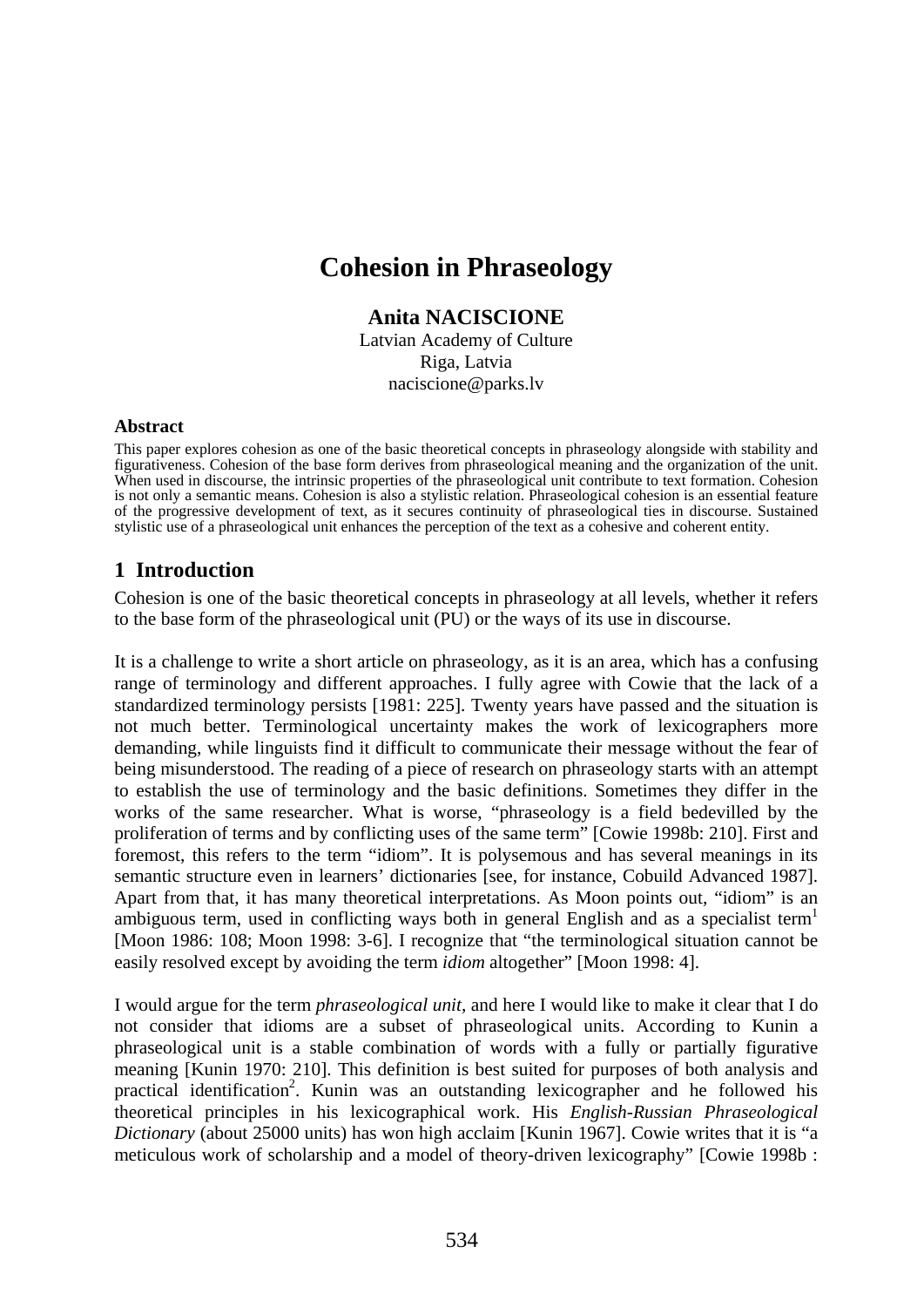220]. Kunin's definition includes two inherent properties of PUs: stability and figurative meaning, which differentiate these units from free word combinations and also from set expressions which are stable but which have no figurative meaning. PUs is one of the modes of reflecting figurative thought<sup>3</sup>. However, I believe that the PU has a third categorial feature, that of cohesion, which derives from phraseological meaning and the organization of the unit. Hence, I would reword Kunin's definition as follows, "*The phraseological unit* is a stable, cohesive combination of words with a fully or partially figurative meaning". Cohesion is central to both the understanding of the base form of the PU and its use in discourse.

## **2 Cohesion of the Base Form**

I propose to introduce the term *base form*<sup>4</sup> in the English language to indicate the form of the PU to which other forms of the PU can be related and with which they can be compared. The base form is the dictionary form and meaning, recorded as the head form. In its base form the PU is a static out-of-context formation which does not depend on discourse. The base form is an archetypal conception, an abstraction, which has all the most important characteristics of the PU, e.g. *a white feather, to fall into the trap, to rock the boat*, *to foot the bill, a running battle*. In text it may be used with or without additional stylistic changes depending on discourse needs.

The base form of the PU is cohesive in its own right. Cohesion and stability<sup>5</sup> are not the same thing. Cohesion is a semantic relation [Halliday 1976: 6], it is part of the meaning of the base form. The cohesive relations within a PU are manifold. They are present not only in the meaning of the PU, but also realized through grammatical, lexical and stylistic ties. Cohesion also proceeds from the intricate semantic structure of the PU. The cohesion of the PU depends on all the types of these interrelations. It secures and explains stability. It has already been noticed in the very early phraseological investigations in the 50's that one component of a PU cannot be explained without the other(s) or, to put it in different terms, the meaning of the PU cannot be directly derived from its constituent parts. The 80's and the 90's have produced profound analysis of the meaning of PUs. Melerovich argues that the semantic structure of PUs includes their inner form, motivation of phraseological meaning and phraseological abstraction [Melerovich 1982]. The image component of phraseological meaning has been further researched from the point of view of cognitive linguistics [see Dobrovolskij 1996; Dobrovolskij 1998].

At the same time semantic cohesion does not contradict the possibilities of variation. Moon presents an extensive analysis of variants of the base form and their main types [see Moon 1996; Moon 1998: Ch. 6; see also Gläser 1998: 129-30].

As a base form the PU is a decontextualized language unit. It is generic to all manifestations of a particular PU in discourse or a totality of discourses. The base form is a cohesive entity *per se*, which provides for the existence, development and sustainability of the PU in use, that is, the base form secures the operation of the PU in discourse, including both core use and innumerable stylistic instantiations. PUs are stored in base forms in long-term memory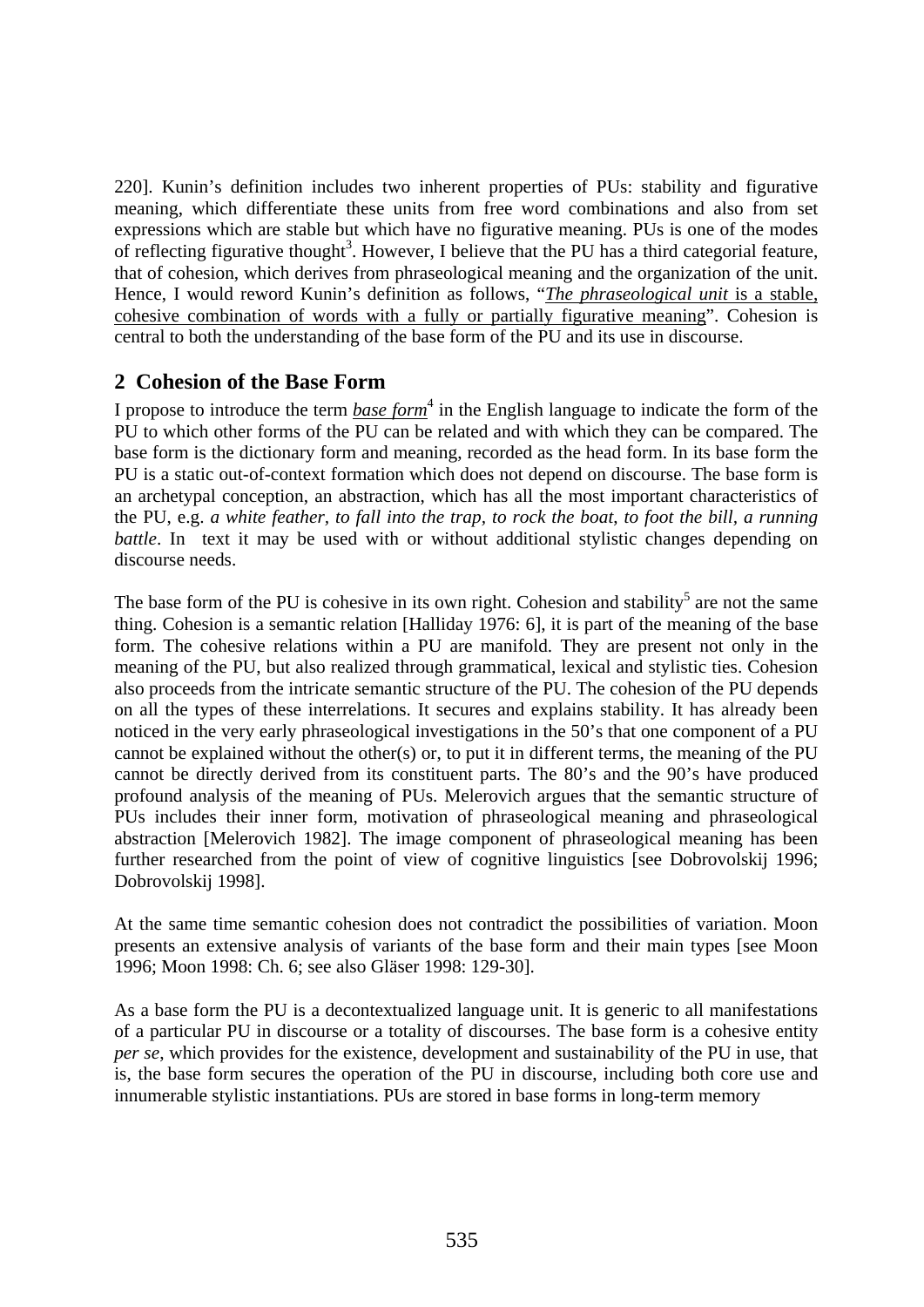as part of stored language information and are recalled as part of the cognitive process of identification: perception, recognition, comprehension and interpretation. It is possible to retrieve them because they are stable, cohesive and figurative chunks of information. Cohesion is one of the categorial features of the meaning of PUs alongside with stability and figurativeness.

## **3 Cohesion in Discourse**

When used in discourse, the intrinsic cohesive properties of the PU contribute to text formation. The flexibility of PUs is determined by the key properties of the base form which provide for their involvement in the web of semantic and stylistic relationships, and associative links.

#### **3.1 Cohesion in Core Use**

In text phraseological units often appear in their standard form and meaning. I introduce the term *core use* 6 to denote the basic, most common, essential form and meaning which is the invariable of the PU available to a language user. In many ways core use resembles the base form. Core use constitutes the "perfect" example, e.g.

#### the white feather<sup>7</sup>

The earlier attacks (on Britain) from the air were noticeable enough for a naval officer to be heard saying playfully to another. 'What! Going to sea, are you? So you're showing **the white feather**!

Oxford Idioms [1993: 588]

Core use realises the cohesive relations inherent in the base form. The contextual changes are insignificant (if any). They serve to comply with the requirements of the sentence. The base form remains largely intact and there is no act of creation in the case of core use.

To my knowledge Moon is the first to discuss cohesion issues in core use. She makes an exhaustive study of various types of cohesive effects, which are grouped into grammatical cohesion (provided in text through reference, substitution), lexical cohesion (repetition, synonymy) and semantic cohesion. Moon points out that the cohesiveness of fixed expressions and idioms (FEIs) is always partly lexical, since they are a lexically determined subset of the lexicon, while all cohesive ties are semantic, since they make texts meaningful [Moon 1998: 278-86]. That is why it is important to treat fixed expressions not as isolated units but as integral parts of higher level units, making significant contributions to a discourse in terms of structure and interpersonal involvement [Moon 1992].

Core use realises and brings out the stylistic potential of the base form<sup>8</sup>. This capacity operates as a means of cohesion and helps to understand and explain the stability of phraseological form and meaning.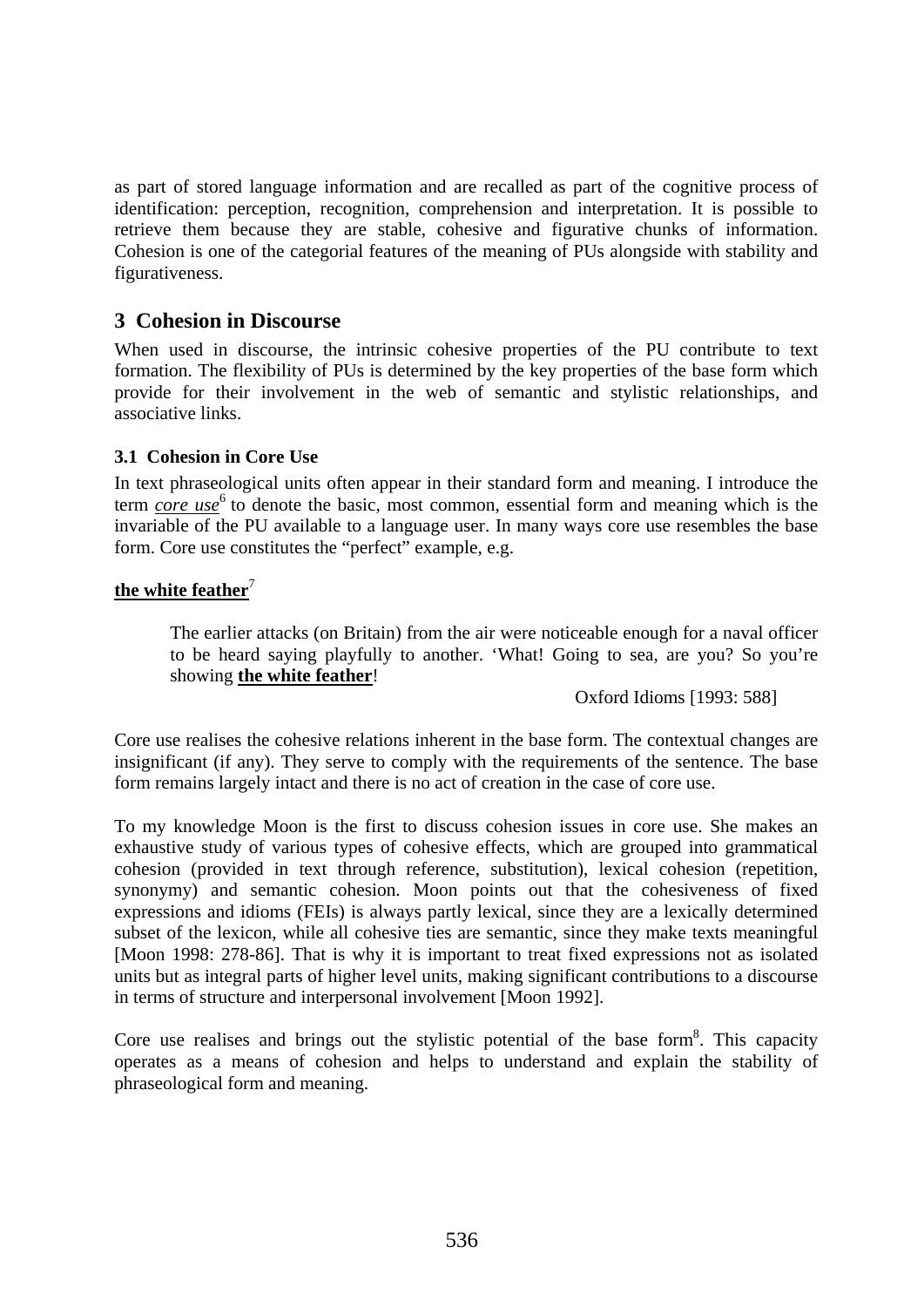Thus, core use is the use of the PU in its most common form and meaning. It does not acquire any additional stylistic features in discourse and does not exceed the boundaries of one sentence, the same as the base form.

#### **3.2 Cohesion in Instantial Stylistic Use**

The stylistic use of PUs has received much attention for more than three decades. *Phraseological stylistics* is first singled out by Kunin [1969: 71-5] as a separate area which studies the stylistic properties of PUs and their use. Gläser [1984] voices a plea for phraseostylistics as a subject of stylistic description in its own right to study the communicative function of phraseological units. Whether it is a separate area is another issue. However, it is clear that in discourse PUs may acquire significant stylistic changes, many of which go beyond sentence boundaries. This use differs from core use and needs to be addressed separately. Interestingly, this is an area that can boast the greatest variety of terminology. I would like to introduce the term *instantial stylistic use*<sup>9</sup> to denote a particular instance of a unique stylistic application of a PU in discourse which results in significant changes in its form and meaning determined by the context. Instantial stylistic use reflects thought and experience beyond the possibilities of core use, e.g.

#### **the white feather**

David had asked about the apparent paradox of the old man's pacifism in 1916 and his serving as medical orderly with the International Brigade during the Spanish Civil War.

'White feather, dear boy. Quite literal, you know. Had a collection of the damn' things. Didn't care, all a joke.

J.Fowles, The Ebony Tower

Instantial stylistic use of PUs plays a special cohesive role in the creation of text, drawing upon the cohesive ties of the base form of the PU, in this case punning on the literal meaning and providing cohesion across sentence boundaries. Hence, cohesion is not only a semantic means, providing ties in between and across sentences and linking sentences into larger units. Cohesion is also a stylistic relation. Sustained stylistic use of a PU contributes to the perception of the text as a cohesive and coherent entity. There exist various patterns of instantial stylistic use which illustrate the role of cohesion in the sustainability of a phraseological image in discourse $10$ .

Moon views cohesion as one of the functions of FEIs in text, which are common to the lexicon in general alongside with informational, evaluative, situational, modalizing, organizational, interpersonal and other functions [Moon 1998: 217-9, Ch.10]. She speaks about cross-functioning of FEIs, underlining their textual significance and the behaviour of individual FEIs in individual contexts [Moon 1998: 241-3; 294-308].

Thus, phraseological cohesion secures continuity of phraseological ties in discourse, which is achieved by semantically and stylistically related items that are part of one instantiation of a PU in successive parts of a sentence or sentences. It is a great achievement of Cobuild Idioms [1995] (based on the Bank of English) that it also registers stylistic use of PUs,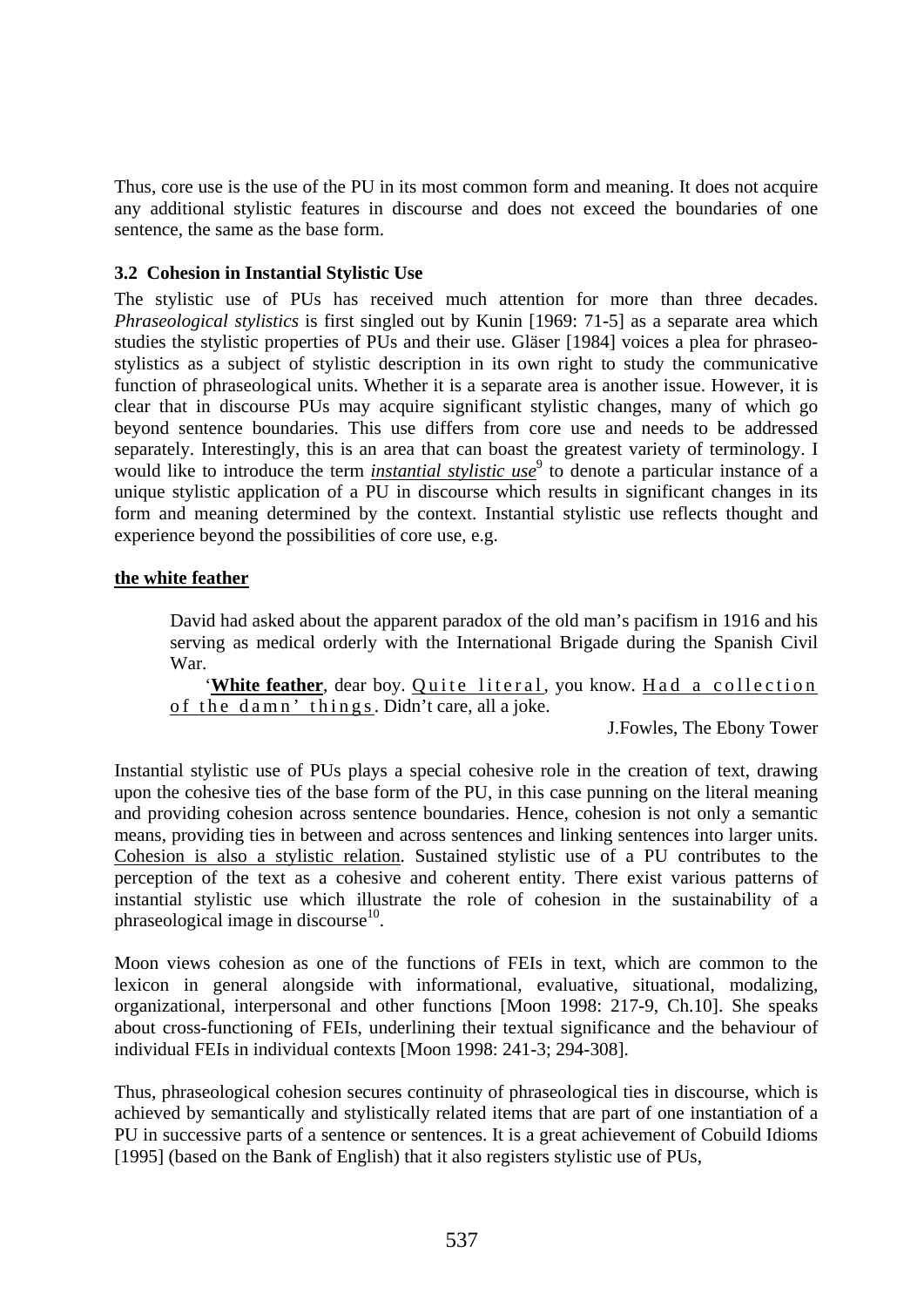including stylistic instances, which work across sentence boundaries<sup>11</sup>. These instances illustrate the sustainability of a phraseological image over a stretch of text.

### **4 Conclusion**

Cohesion is one of the key concepts in phraseology. It is crucial not only to the understanding of PUs as decontextualized units in their base form, but also the involvement of PUs in the web of discourse and the semantic and stylistic ties as a manifestation of the inherent cohesion of the base form. Cohesion is an essential feature of the progressive development of text, as it secures continuity of phraseological ties in discourse. Cohesion in phraseology merits further studies. It needs to be recognized both in theoretical and applied research, and the practical applications. Cohesion has become one of the elements deemed to be central to discourse analysis, applied linguistics and language teaching. Failure to understand cohesion, rather than lack of lexical knowledge, is the most common cause of misreading [McRae 1996: 35]. A profound understanding of cohesive ties is crucial for the comprehension of language in use, including phraseological units.

### **Endnotes**

<sup>1</sup> It is not my aim to give a survey of the terminology used in phraseology. For the most common terms used see Moon [1998: 2-5]. See also Cowie [1998a: 4-7].

2 I know it from my own experience as it has helped me through the Complete Works of Geoffrey Chaucer (MiE, Skeat's edition) [Naciscione 1976].

3 On the cognitive aspects of figurative thought and language see Gibbs [1994].

4 There is no established term for this form in English, as it is not singled out as a separate entity in contrast to forms used in discourse. The usual term used in Russian is *ishodnaya forma,*  meaning "the initial form". It was introduced by Kunin [see Kunin 1970].

5 For the stability of PUs as one of the fundamental issues in the theory of phraseology see Kunin [1964]; Kunin [1970: Ch.4].

<sup>6</sup> I have borrowed the term *core use* from Information Technology. The term *prescriptive use,* which was suggested by Kunin in English, does not seem to meet the needs, as in traditional grammar the aim of prescription is to describe a language not as it is used, but as it is thought the language ought to be used. The term introduced by Kunin in Russian is *uzual'noye upotrebleniye* ("usual use")*.* 7 I have indicated the forms of PUs for emphasis: base forms are marked bold and underlined;

instantial elements are spaced and underlined.

8 For stylistic properties of PUs as part of their stylistic potential see Moon [1998: Ch. 7]; Gläser [1998: 125-9] and others.

9 I think that the term *instantial stylistic use* conveys some essential features of the phenomenon*.* Cf.: instantial premise (in logic) - a premise concerned with or arising from a particular case. Out of all the terms used to denote significant stylistic changes of PUs in use the oldest is *occasional changes* which was introduced by Kunin [1969]. The term is a loan translation from the Russian *okkazional'niye izmeneniya*. It lays emphasis on the random occurrence of these changes, therefore it fails to satisfy the theoretical requirements. However, it is still used today. The term *transformations* has unwelcome associations with transformational grammar.

<sup>10</sup> For a detailed study of cohesion in instantial stylistic use see Naciscione [2001: 69-230].

11 Cobuild Idioms [1995] is the only one of the corpus-based dictionaries which records stylistic use in its entries. Compare with Chambers Idioms [1996] (based on the British National Corpus) and Cambridge Idioms [1998] (based on the Cambridge International Corpus) which reveal a conspicuous absence of stylistic use in their examples, which are clear-cut. They perfectly fit the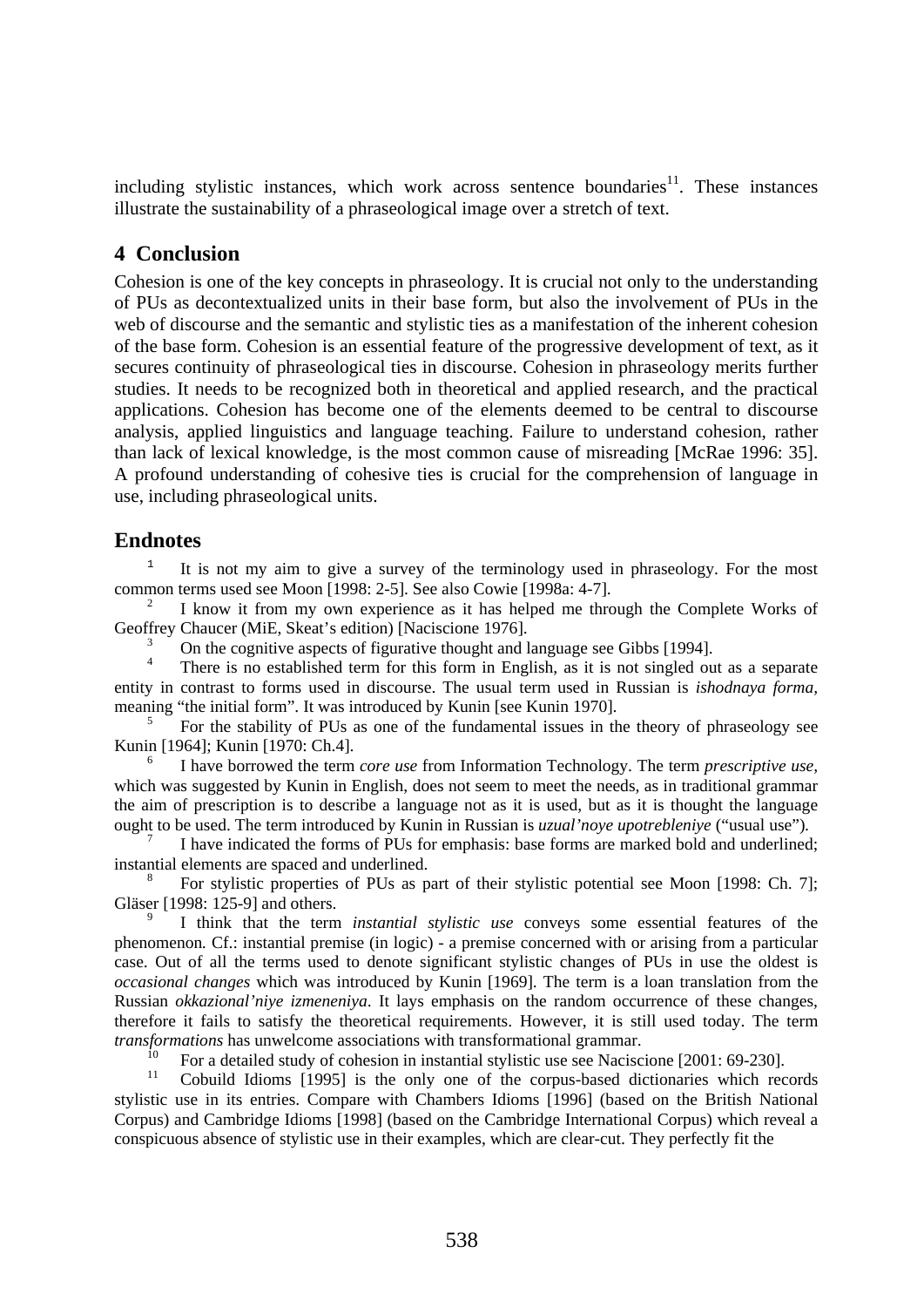headphrase of the entry. This approach represents the view of PUs as petrified or frozen language units. See the analysis of the treatment of stylistic use in the three dictionaries in Naciscione [2001: 10-15].

#### **References**

- [Cowie 1981] Cowie, A.P., (1981). The treatment of collocations and idioms in learner's dictionaries. *Applied Linguistics, volume II*, pp. 223-235, Oxford: Oxford University Press.
- [Cowie 1998a] Cowie, A.P., ([1998] 2001a). Introduction, in A.P. Cowie (ed.) [1998] 2001. *Phraseology: Theory, Analysis and Applications*, pp.1-20, Oxford: Oxford University Press.
- [Cowie 1998b] Cowie, A.P., ([1998] 2001b). Phraseological Dictionaries: Some East-West Comparisons, in A.P. Cowie (ed.) [1998] 2001. *Phraseology: Theory, Analysis and Applications*, pp. 209-228, Oxford: Oxford University Press.
- [Dobrovolsky 1996] Dobrovolsky, D.O., (1996). Obraznaya sostavlyayushchaya v semantike idiom. *Voprosy yazykoznaniya 1*, pp. 71-93.
- [Dobrovolsky 1998] Dobrovolsky, D.O., (1998). Vnutrennyaya forma idiom i problema tolkovaniya. *Izvestiya AN. Seriya literaturi i yazika 57/1*, pp. 36-44.
- [Gibbs 1994] Gibbs, R.W., (1994). *The Poetics of Mind: Figurative Thought, Language and Understanding.* Cambridge: Cambridge University Press.
- [Gläser 1986] Gläser, R., (1986). A plea for phraseo-stylistics, in D. Kastovsky and A. Szwedek (eds.): *Linguistics across Historical and Geographical Boundaries I: Linguistic Theory and Historical Linguistics,* pp. 41-52, Berlin, New York and Amsterdam: Mouton de Gruyter.
- [Gläser 1998] Gläser, R., ([1998] 2001). The Stylistic Potential of Phraseological Units in the Light of Genre Analysis, in A.P. Cowie (ed.) [1998] 2001. *Phraseology: Theory, Analysis and Applications*, pp. 125-143, Oxford: Oxford University Press.
- [Halliday 1976] Halliday, M.A.K. & R. Hasan, (1976). *Cohesion in English.* London: Longman.
- [Kunin 1964] Kunin, A.V., (1964). *Osnovniye ponyatiya angliyskoy frazeologii kak lingvisticheskoy disciplini i sozdaniye anglo-russkogo frazeologicheskogo slovarya.* Unpublished Doctoral Habilitation Dissertation. Moskva: Moskovskiy pedagogicheskiy institut inostrannih yazikov imeni M. Toreza.
- [Kunin 1964] Kunin, A.V., (1970). *Angliyskaya frazeologiya: teoreticheskiy kurs.* Moskva: Vysshaya shkola.
- [McRae 1996] McRae, J., (1996). Representational language learning: from language awareness to text awareness, in R. Carter and J. McRae (eds.): *Language, Literature and the Learner: Creative Classroom Practice*, pp. 16-40, London and New York: Longman.
- [Melerovich 1982] Melerovich, A.M., (1982). *Semanticheskaya struktura frazeologicheskih yedinic v sovremennom russkom yazike kak lingvisticheskaya problema.* Unpublished Doctoral Habilitation Dissertation. Leningrad: Leningradskiy universitet.
- [Moon 1986] Moon, R., (1986). "Time" and idioms, in *ZüriLEX'86 Proceedings. Papers Read at the EURALEX International Congress*, Zürich: University of Zürich.
- [Moon 1992] Moon, R., (1992). Textual Aspects of Fixed Expressions in Learners' Dictionaries, in P.J.L. Arnaud and H. Béjoint (eds.): *Vocabulary and Applied Linguistics*, pp. 13-27, London: Macmillan.
- [Moon 1996] Moon, R., (1996). Data, Description, and Idioms in Corpus Lexicography, in *Euralex '96 Proceedings I-II. Papers submitted to the Seventh EURALEX International Congress on Lexicography in Göteborg, Sweden,* I. Göteborg: Göteborg University.
- [Moon 1998] Moon, R., (1998). *Fixed Expressions and Idioms in English*. Oxford: Clarendon Press.
- [Naciscione 1976] Naciscione, A., (1976)*. Okkazional'noye stilistitsheskoye izpol'zovaniye frazeologitcheskih edinits (na materiale proizvedeniy Chosera).* Unpublished Ph.D-thesis. Moskva: Moskovskiy pedagogicheskiy institut inostrannih yazikov imeni M. Toreza.